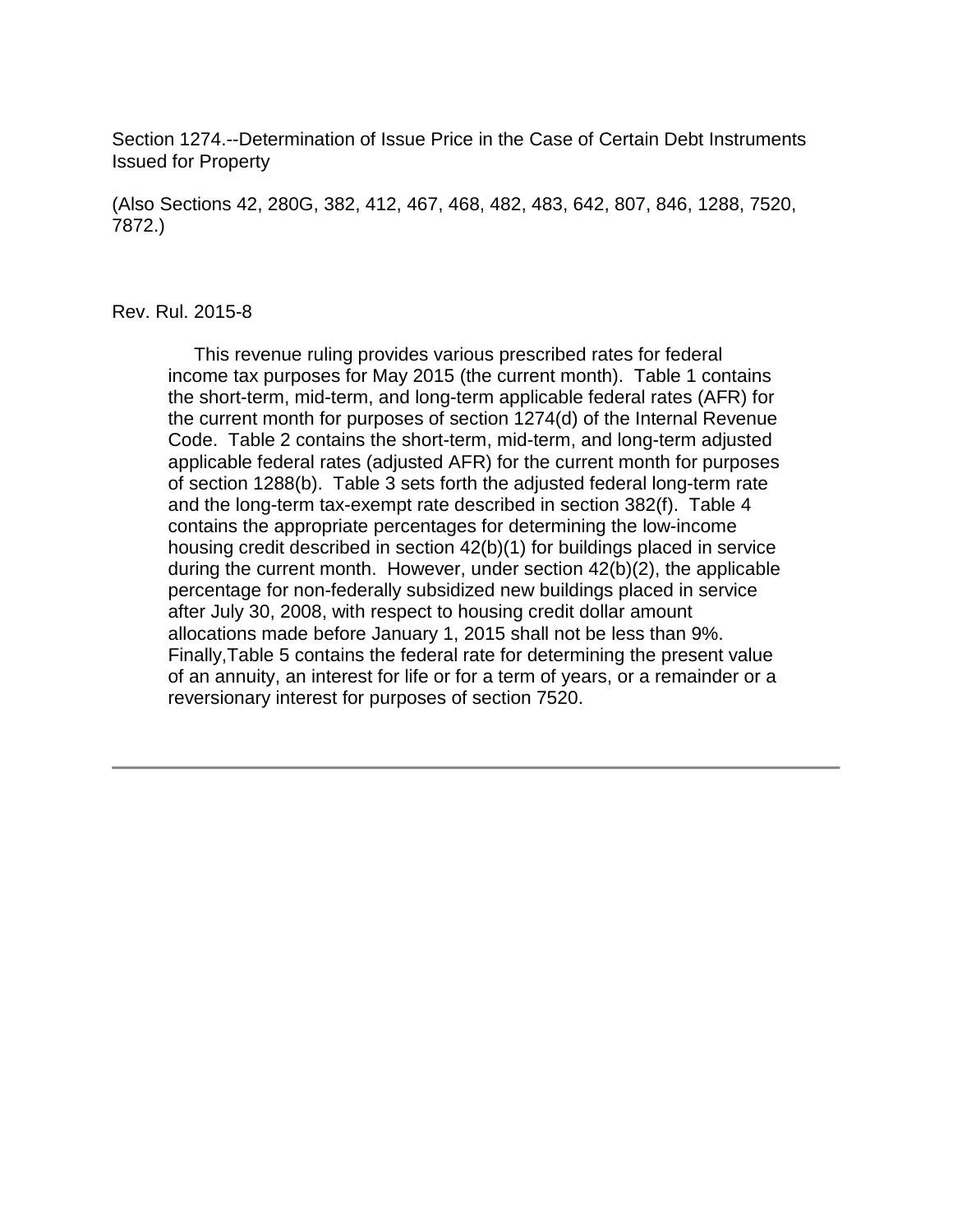## REV. RUL. 2015-8 TABLE 1

# Applicable Federal Rates (AFR) for May 2015

|            | <u>Period for Compounding</u> |            |                  |                |  |  |
|------------|-------------------------------|------------|------------------|----------------|--|--|
|            | <b>Annual</b>                 | Semiannual | <b>Quarterly</b> | <b>Monthly</b> |  |  |
|            | Short-term                    |            |                  |                |  |  |
|            |                               |            |                  |                |  |  |
| <b>AFR</b> | .43%                          | .43%       | .43%             | .43%           |  |  |
| 110% AFR   | .47%                          | .47%       | .47%             | .47%           |  |  |
| 120% AFR   | .52%                          | .52%       | .52%             | .52%           |  |  |
| 130% AFR   | .56%                          | .56%       | .56%             | .56%           |  |  |
|            | Mid-term                      |            |                  |                |  |  |
| <b>AFR</b> | 1.53%                         | 1.52%      | 1.52%            | 1.52%          |  |  |
| 110% AFR   | 1.68%                         | 1.67%      | 1.67%            | 1.66%          |  |  |
| 120% AFR   | 1.83%                         | 1.82%      | 1.82%            | 1.81%          |  |  |
| 130% AFR   | 1.99%                         | 1.98%      | 1.98%            | 1.97%          |  |  |
| 150% AFR   | 2.29%                         | 2.28%      | 2.27%            | 2.27%          |  |  |
| 175% AFR   | 2.68%                         | 2.66%      | 2.65%            | 2.65%          |  |  |
|            |                               | Long-term  |                  |                |  |  |
| <b>AFR</b> | 2.30%                         | 2.29%      | 2.28%            | 2.28%          |  |  |
| 110% AFR   | 2.54%                         | 2.52%      | 2.51%            | 2.51%          |  |  |
| 120% AFR   | 2.77%                         | 2.75%      | 2.74%            | 2.73%          |  |  |
| 130% AFR   | 3.00%                         | 2.98%      | 2.97%            | 2.96%          |  |  |
|            |                               |            |                  |                |  |  |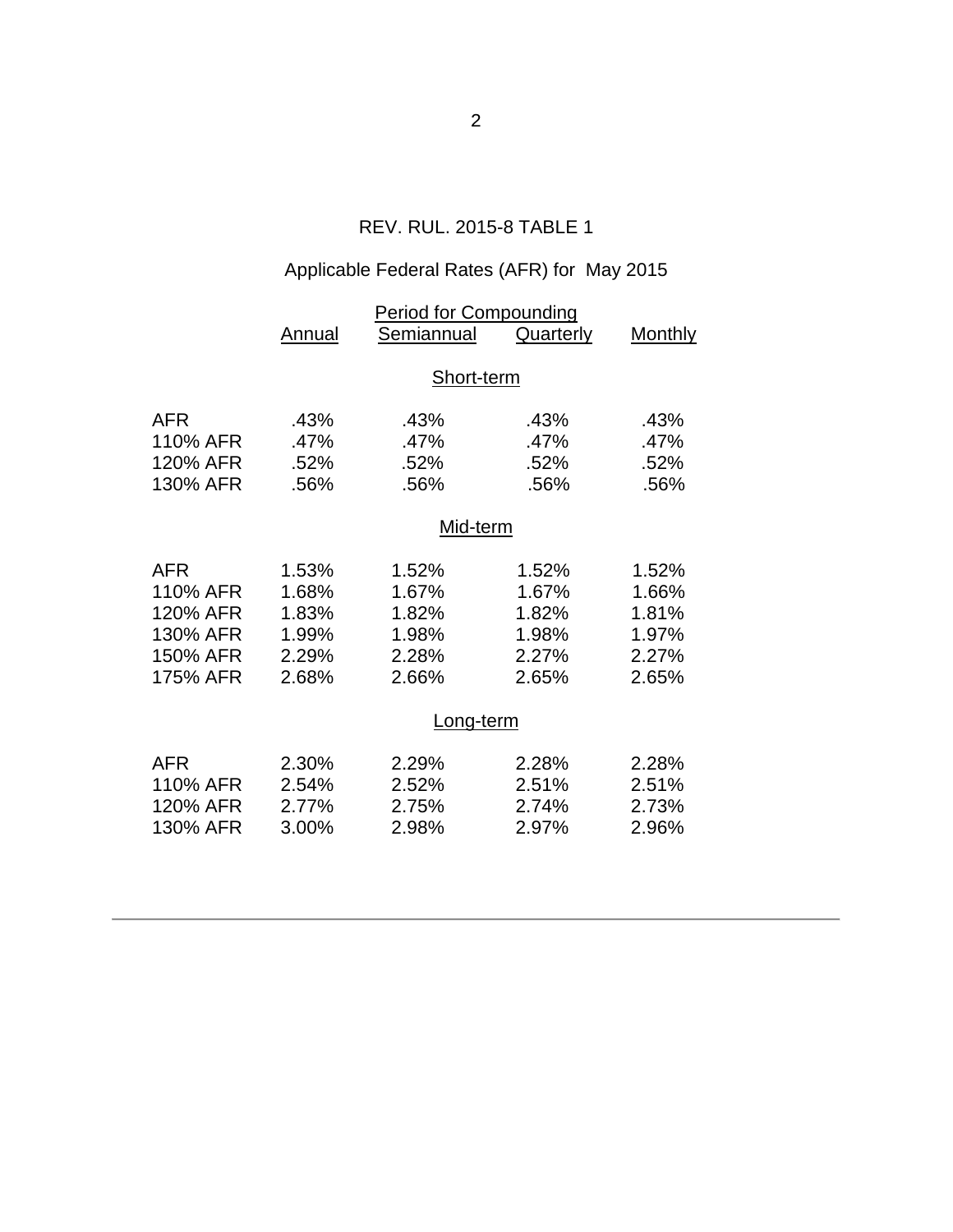### REV. RUL. 2015-8 TABLE 2

# Adjusted AFR for May 2015

| <b>Period for Compounding</b> |        |            |           |         |  |  |
|-------------------------------|--------|------------|-----------|---------|--|--|
|                               | Annual | Semiannual | Quarterly | Monthly |  |  |
| Short-term<br>adjusted AFR    | .43%   | .43%       | .43%      | .43%    |  |  |
| Mid-term<br>adjusted AFR      | 1.43%  | 1.42%      | 1.42%     | 1.42%   |  |  |
| Long-term<br>adjusted AFR     | 2.30%  | 2.29%      | 2.28%     | 2.28%   |  |  |

## REV. RUL. 2015-8 TABLE 3

### Rates Under Section 382 for May 2015

| Adjusted federal long-term rate for the current month                                                                                                                                | 2.30% |
|--------------------------------------------------------------------------------------------------------------------------------------------------------------------------------------|-------|
| Long-term tax-exempt rate for ownership changes during the<br>current month (the highest of the adjusted federal long-term<br>rates for the current month and the prior two months.) | 2.47% |